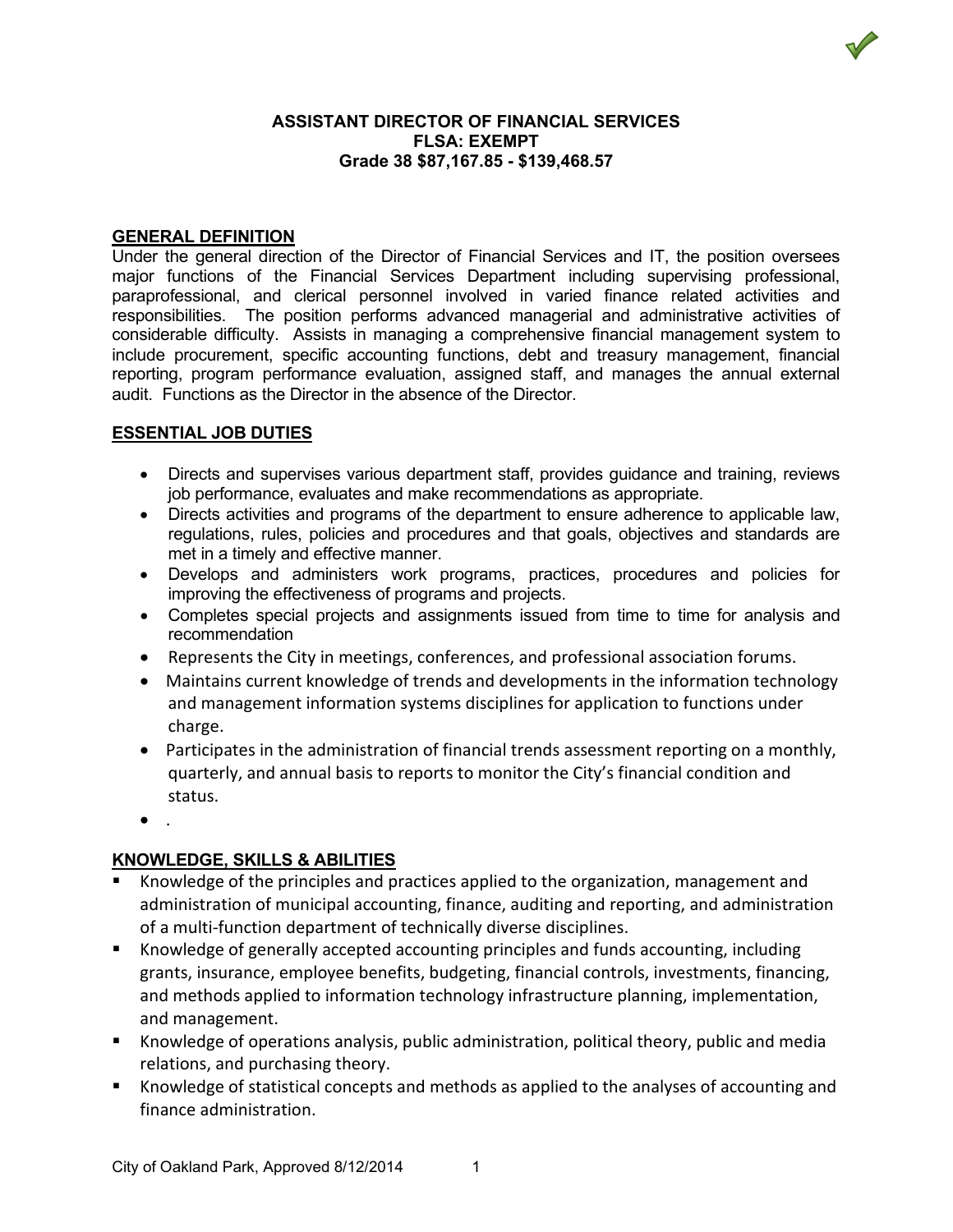### **ASSISTANT DIRECTOR OF FINANCIAL SERVICES FLSA: EXEMPT Grade 38 \$87,167.85 - \$139,468.57**

- Knowledge of the body of available and current information resources applicable to the departments' functions for technical research purposes and for special projects as may be assigned by City Administration.
- Knowledge of legislation and regulatory standards applicable to the management and administration of public accounting, investment funds, management information systems, and information technologies.
- Knowledge of modern office practices, with emphasis on computer literacy, word processing, spreadsheet applications, and electronic records and file management.
- General understanding of statistical methods and concepts as applied to the analysis and evaluation of accounting, finance and investment functions.
- Ability to interpret rules, regulations, and policies for effective decision-making in accordance with established precedent.
- Ability to establish and maintain effective working relationships with employees, division and department heads, public and private sector contacts, and City Administration.
- Ability to establish and maintain effective working relationships with internal and external customers, as well as governing and appointed authorities.
- Ability to plan, assign, direct and review the work of others in a manner conducive to full performance and compliance with established policies standards applicable to the work.
- Ability to evaluate, analyze and provide recommendations regarding short and long-term goals, objectives, and initiatives regarding the City's information management infrastructure.
- Ability to establish and maintain effective working relationships with internal and external customers, as well as governing and appointed authorities.
- Ability to communicate professionally verbally, in writing, and in presentations.

# **MINIMUM ACCEPTABLE EDUCATION, TRAINING & EXPERIENCE**

• Bachelor's degree from an accredited college or university in Accounting, Finance, Public Administration or similar with five (5) years' experience or Masters' degree with 3 years' experience within a governmental structure in budget development and administration, human resources management, organization, and delegation of responsibilities.

# **PREFERRED EXPERIENCE**

- Master's Degree in Business or related field
- Certified Government Finance Officer
- Certified Public Finance Officer
- Certified Government Financial Manager
- Certified Data Processor

# **PHYSICAL REQUIREMENTS**

The City of Oakland Park is an Equal Opportunity Employer. In compliance with the Americas with Disabilities Act (42 U.S.C. 12101 et. Seq.), the City of Oakland Park will provide reasonable accommodations to qualified individuals with disabilities and encourages both prospective and

City of Oakland Park, Approved 8/12/2014 2